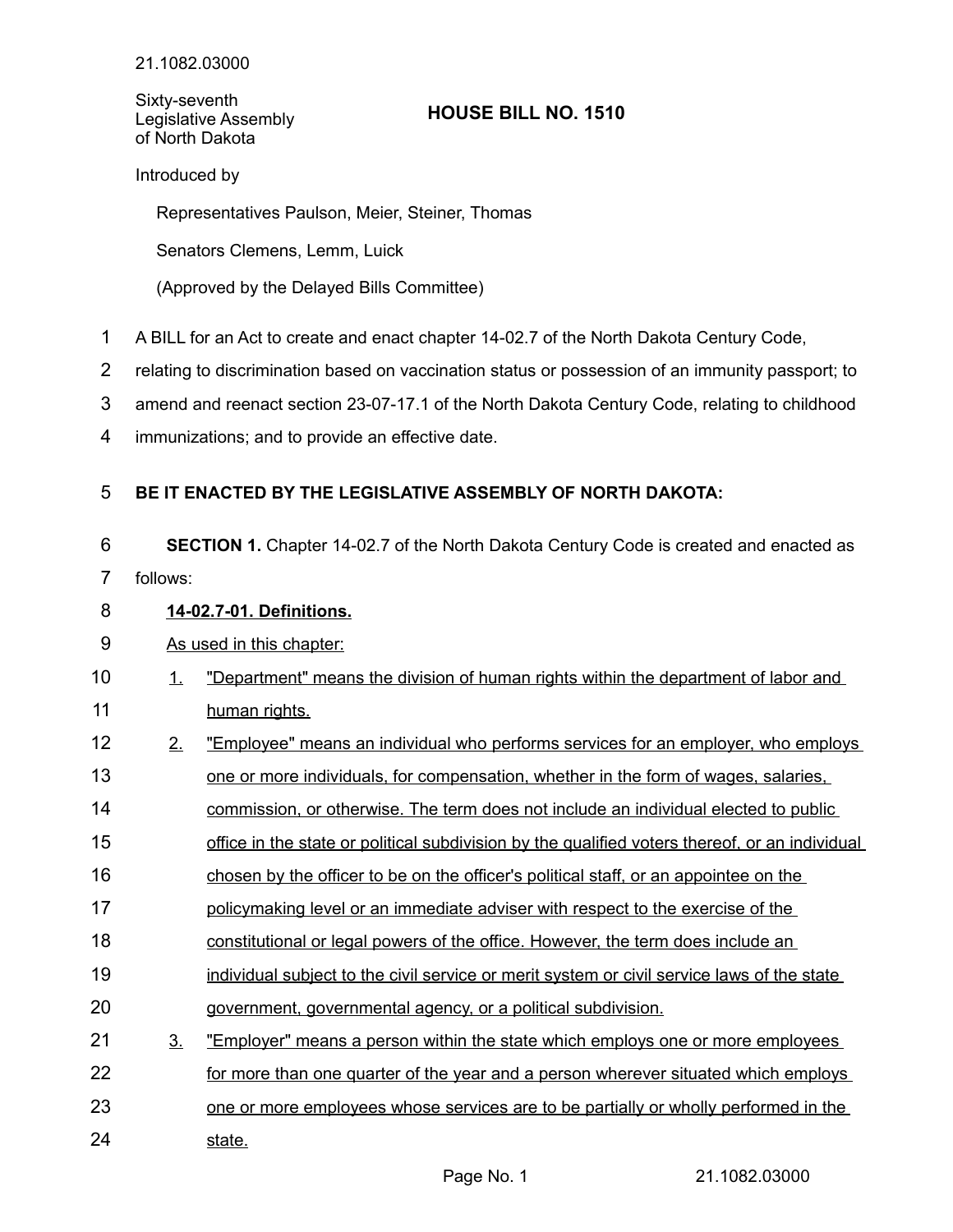Sixty-seventh Legislative Assembly

| 1              | 4.                                                                               |                                                                                               | "Immunity passport" means a document, digital record, or software application                  |  |
|----------------|----------------------------------------------------------------------------------|-----------------------------------------------------------------------------------------------|------------------------------------------------------------------------------------------------|--|
| $\overline{2}$ |                                                                                  |                                                                                               | indicating an individual is immune to a disease, either through vaccination or through         |  |
| 3              |                                                                                  |                                                                                               | infection and recovery.                                                                        |  |
| 4              | 5.                                                                               |                                                                                               | "Public accommodation" means every place, establishment, or facility of whatever               |  |
| 5              |                                                                                  |                                                                                               | kind, nature, or class which caters or offers services, facilities, or goods to the general    |  |
| 6              |                                                                                  |                                                                                               | public for a fee, charge, or gratuity. The term does not include a bona fide private club      |  |
| $\overline{7}$ |                                                                                  |                                                                                               | or other place, establishment, or facility that is by its nature distinctly private; provided, |  |
| 8              |                                                                                  |                                                                                               | however, the distinctly private place, establishment, or facility is a "public"                |  |
| 9              |                                                                                  |                                                                                               | accommodation" during the period it caters or offers services, facilities, or goods to the     |  |
| 10             |                                                                                  |                                                                                               | general public for a fee, charge, or gratuity.                                                 |  |
| 11             | 6.                                                                               |                                                                                               | "Reasonable accommodations" means accommodations by an employer which do not:                  |  |
| 12             |                                                                                  | a.                                                                                            | Unduly disrupt or interfere with the employer's normal operations;                             |  |
| 13             |                                                                                  | <u>b.</u>                                                                                     | Threaten the health or safety of the individual seeking reasonable                             |  |
| 14             |                                                                                  |                                                                                               | accommodations or others;                                                                      |  |
| 15             |                                                                                  | <u>c.</u>                                                                                     | Contradict a business necessity of the employer; or                                            |  |
| 16             |                                                                                  | <u>d.</u>                                                                                     | Impose undue hardship on the employer, based on the size of the employer's                     |  |
| 17             |                                                                                  |                                                                                               | business, the type of business, the financial resources of the employer, and the               |  |
| 18             |                                                                                  |                                                                                               | estimated cost and extent of the accommodations.                                               |  |
| 19             | 7.                                                                               |                                                                                               | "Vaccination status" means an indication of whether an individual has received one or          |  |
| 20             |                                                                                  |                                                                                               | more doses of a vaccine.                                                                       |  |
| 21             | 14-02.7-02. Discrimination based on vaccination status or possession of immunity |                                                                                               |                                                                                                |  |
| 22             | passport prohibited.                                                             |                                                                                               |                                                                                                |  |
| 23             |                                                                                  | Except as otherwise provided in section 14-02.7-03, it is an unlawful discriminatory practice |                                                                                                |  |
| 24             | <u>for:</u>                                                                      |                                                                                               |                                                                                                |  |
| 25             | 1.                                                                               |                                                                                               | A person to refuse, withhold from, or deny to an individual any local or state services,       |  |
| 26             |                                                                                  |                                                                                               | goods, facilities, advantages, privileges, licensing, educational opportunities, health        |  |
| 27             |                                                                                  |                                                                                               | care access, or employment opportunities based on the individual's vaccination status          |  |
| 28             |                                                                                  |                                                                                               | or whether the individual has an immunity passport.                                            |  |
| 29             | 2.                                                                               |                                                                                               | An employer to refuse employment to an individual, to bar an individual from                   |  |
| 30             |                                                                                  |                                                                                               | employment, or to discriminate against an individual in compensation or in a term,             |  |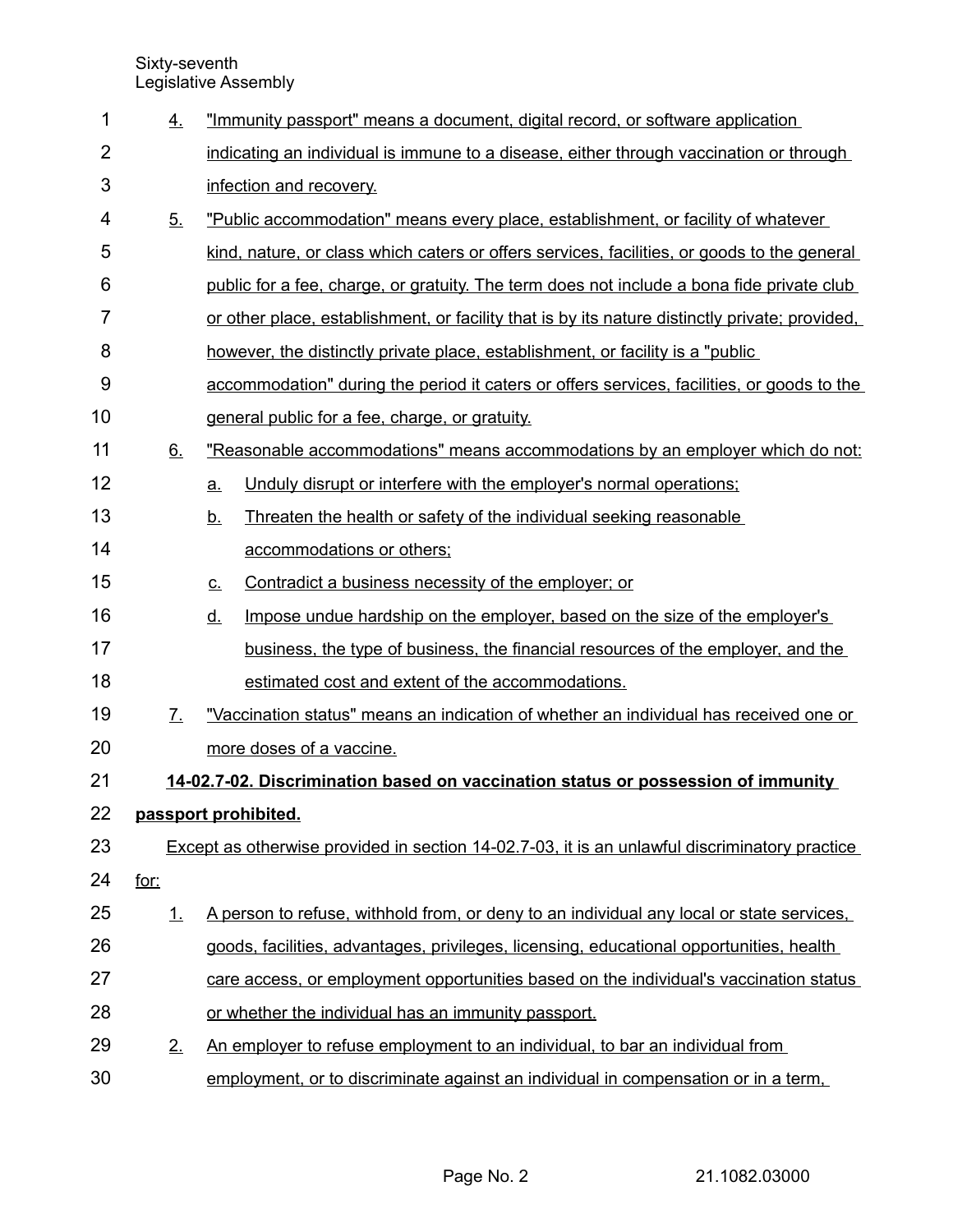Sixty-seventh Legislative Assembly

| 1              |                                                                                                  | condition, or privilege of employment based on the individual's vaccination status or           |  |  |
|----------------|--------------------------------------------------------------------------------------------------|-------------------------------------------------------------------------------------------------|--|--|
| $\overline{2}$ |                                                                                                  | whether the individual has an immunity passport.                                                |  |  |
| 3              | 3 <sub>1</sub>                                                                                   | A public accommodation to exclude, limit, segregate, refuse to serve, or otherwise              |  |  |
| 4              |                                                                                                  | discriminate against an individual based on the individual's vaccination status or              |  |  |
| 5              |                                                                                                  | whether the individual has an immunity passport.                                                |  |  |
| 6              | 14-02.7-03. Exceptions.                                                                          |                                                                                                 |  |  |
| 7              | $\perp$                                                                                          | Section 14-02.7-02 does not apply to a vaccination requirement provided under                   |  |  |
| 8              |                                                                                                  | section 15.1-23-02 or 23-07-17.1.                                                               |  |  |
| 9              | 2.                                                                                               | It is not a violation of section 14-02.7-02 for a:                                              |  |  |
| 10             |                                                                                                  | Person to recommend an employee receive a vaccine.<br>a.                                        |  |  |
| 11             |                                                                                                  | Health care facility to ask an employee to volunteer the employee's vaccination or<br><u>b.</u> |  |  |
| 12             |                                                                                                  | immunization status if the inquiry is for the purpose of determining whether the                |  |  |
| 13             |                                                                                                  | health care facility should implement reasonable accommodations to protect the                  |  |  |
| 14             |                                                                                                  | safety and health of employees, patients, visitors, and other individuals from                  |  |  |
| 15             |                                                                                                  | communicable diseases. The health care facility may implement reasonable                        |  |  |
| 16             |                                                                                                  | accommodations for employees, patients, visitors, and other individuals who are                 |  |  |
| 17             |                                                                                                  | not vaccinated or not immune to protect the safety and health of employees,                     |  |  |
| 18             |                                                                                                  | patients, visitors, and other individuals from communicable diseases. The health                |  |  |
| 19             |                                                                                                  | care facility may consider an employee to be nonvaccinated or nonimmune if the                  |  |  |
| 20             |                                                                                                  | employee declines to provide the employee's vaccination or immunization status                  |  |  |
| 21             |                                                                                                  | to the health care facility for purposes of determining whether reasonable                      |  |  |
| 22             |                                                                                                  | accommodations should be implemented.                                                           |  |  |
| 23             | 3 <sub>1</sub>                                                                                   | A licensed nursing home, long-term care facility, basic care facility, or assisted living       |  |  |
| 24             |                                                                                                  | facility is exempt from compliance with section 14-02.7-02 during any period of time for        |  |  |
| 25             |                                                                                                  | which compliance would result in a violation of regulations or guidance issued by the           |  |  |
| 26             |                                                                                                  | centers for Medicare and Medicaid services.                                                     |  |  |
| 27             | 14-02.7-04. Investigations - Retaliation prohibited - Actions - Relief - Records.                |                                                                                                 |  |  |
| 28             | The department shall receive and investigate complaints alleging violations of this chapter      |                                                                                                 |  |  |
| 29             | in the same manner as provided under section 14-02.4-22. Additionally, sections 14-02.4-18,      |                                                                                                 |  |  |
| 30             | 14-02.4-19, 14-02.4-20, and 14-02.4-21, regarding retaliation, civil actions, relief, and exempt |                                                                                                 |  |  |

records apply to this chapter. 31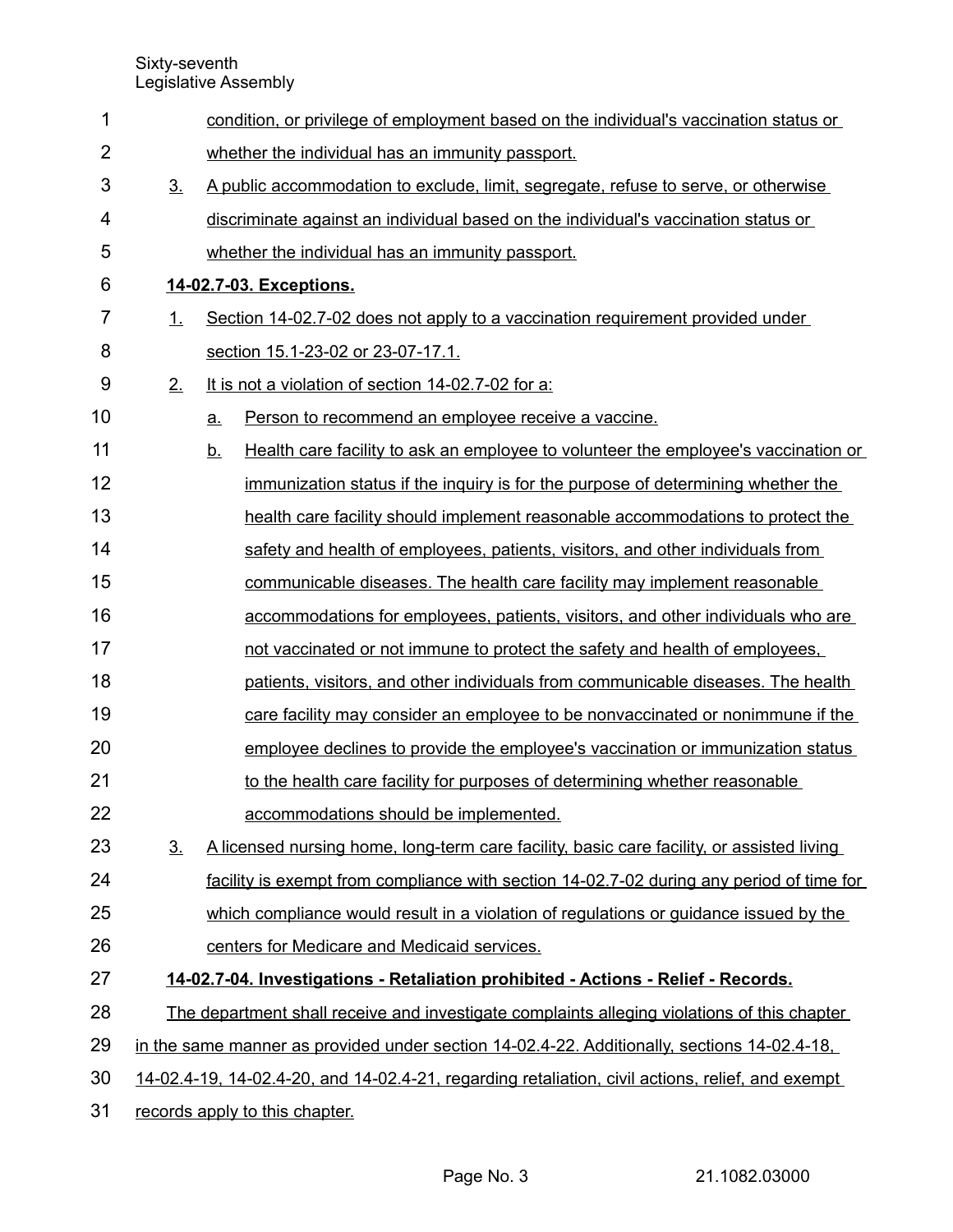**SECTION 2. AMENDMENT.** Section 23-07-17.1 of the North Dakota Century Code is amended and reenacted as follows: 1 2

# **23-07-17.1. Inoculation required before admission to school. (Effective through August 31, 2022)** 3 4

- 1. A child may not be admitted to any public, private, or parochial school, or day care center, child care facility, head start program, or nursery school operating in this state or be supervised through home-based instruction unless the child's parent or guardian presents to the institution authorities a certification from a licensed physician or authorized representative of the state department of health that the child has received age-appropriate immunization against diphtheria, pertussis, tetanus, measles, rubella (German measles), mumps, hepatitis B, haemophilus influenza type b (Hib), varicella (chickenpox), poliomyelitis, pneumococcal disease, meningococcal disease, rotovirus, and hepatitis A. Under this section, a required age-appropriate immunization does not include an immunization against severe acute respiratory syndrome coronavirus 2 identified as SARS-CoV-2 or any mutation or viral fragments of SARS-CoV-2. In the case of a child receiving home-based instruction, the child's parent or legal guardian 5 6 7 8 9 10 11 12 13 14 15 16
- shall file the certification with the public school district in which the child resides. 17
- 2. A child may enter an institution upon submitting written proof from a licensed physician or authorized representative of the state department of health stating that the child has started receiving the required immunization or has a written consent by the child's parent or guardian for a local health service or department to administer the needed immunization without charge or has complied with the requirements for certificate of exemption as provided for in subsection 3. 18 19 20 21 22 23
- 3. Any minor child, through the child's parent or guardian, may submit to the institution authorities either a certificate from a licensed physician stating that the physical condition of the child is such that immunization would endanger the life or health of the child or a certificate signed by the child's parent or guardian whose religious, philosophical, or moral beliefs are opposed to such immunization. The minor child is 24 25 26 27 28
- then exempt from the provisions of this section. 29
- 4. The enforcement of subsections 1, 2, and 3 is the responsibility of the designated institution authority. 30 31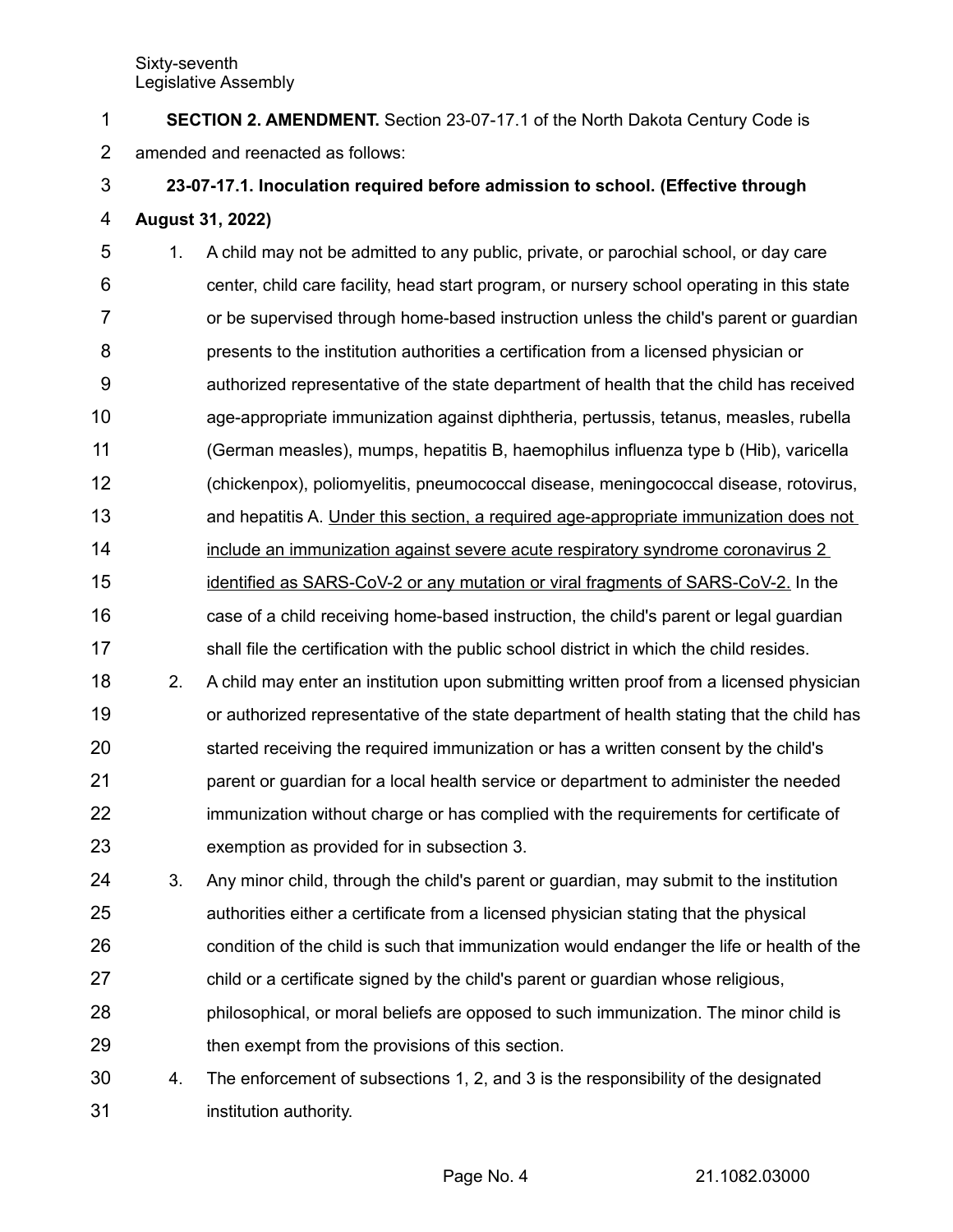Sixty-seventh Legislative Assembly

- 5. The immunizations required, and the procedure for their administration, as prescribed by the state department of health, must conform to recognized standard medical practices in the state. The state department of health shall administer the provisions of this section and shall promulgate rules and regulations in the manner prescribed by chapter 28-32 for the purpose of administering this section. 1 2 3 4 5
- 6. When, in the opinion of the health officer, danger of an epidemic exists from any of the communicable diseases for which immunization is required under this section, the exemptions from immunization against such disease may not be recognized and children not immunized must be excluded from an institution listed in subsection 1 until, in the opinion of the health officer, the danger of the epidemic is over. The designated institution authority shall notify those parents or guardians taking legal exception to the immunization requirements that their children are excluded from school during an epidemic as determined by the state department of health. 6 7 8 9 10 11 12 13
- 7. When, in the opinion of the health officer, extenuating circumstances make it difficult or impossible to comply with immunization requirements, the health officer may authorize children who are not immunized to be admitted to an institution listed in subsection 1 until the health officer determines that the extenuating circumstances no longer exist. Extenuating circumstances include a shortage of vaccine and other temporary circumstances. 14 15 16 17 18 19

**Inoculation required before admission to school. (Effective after August 31, 2022)** 20

1. A child may not be admitted to any public, private, or parochial school, or day care center, child care facility, head start program, or nursery school operating in this state or be supervised through home-based instruction unless the child's parent or guardian presents to the institution authorities a certification from a licensed physician or authorized representative of the department of health and human services that the child has received age-appropriate immunization against diphtheria, pertussis, tetanus, measles, rubella (German measles), mumps, hepatitis B, haemophilus influenza type b (Hib), varicella (chickenpox), poliomyelitis, pneumococcal disease, meningococcal disease, rotovirus, and hepatitis A. Under this section, a required age-appropriate immunization does not include an immunization against severe acute respiratory syndrome coronavirus 2 identified as SARS-CoV-2 or any mutation or viral 21 22 23 24 25 26 27 28 29 30 31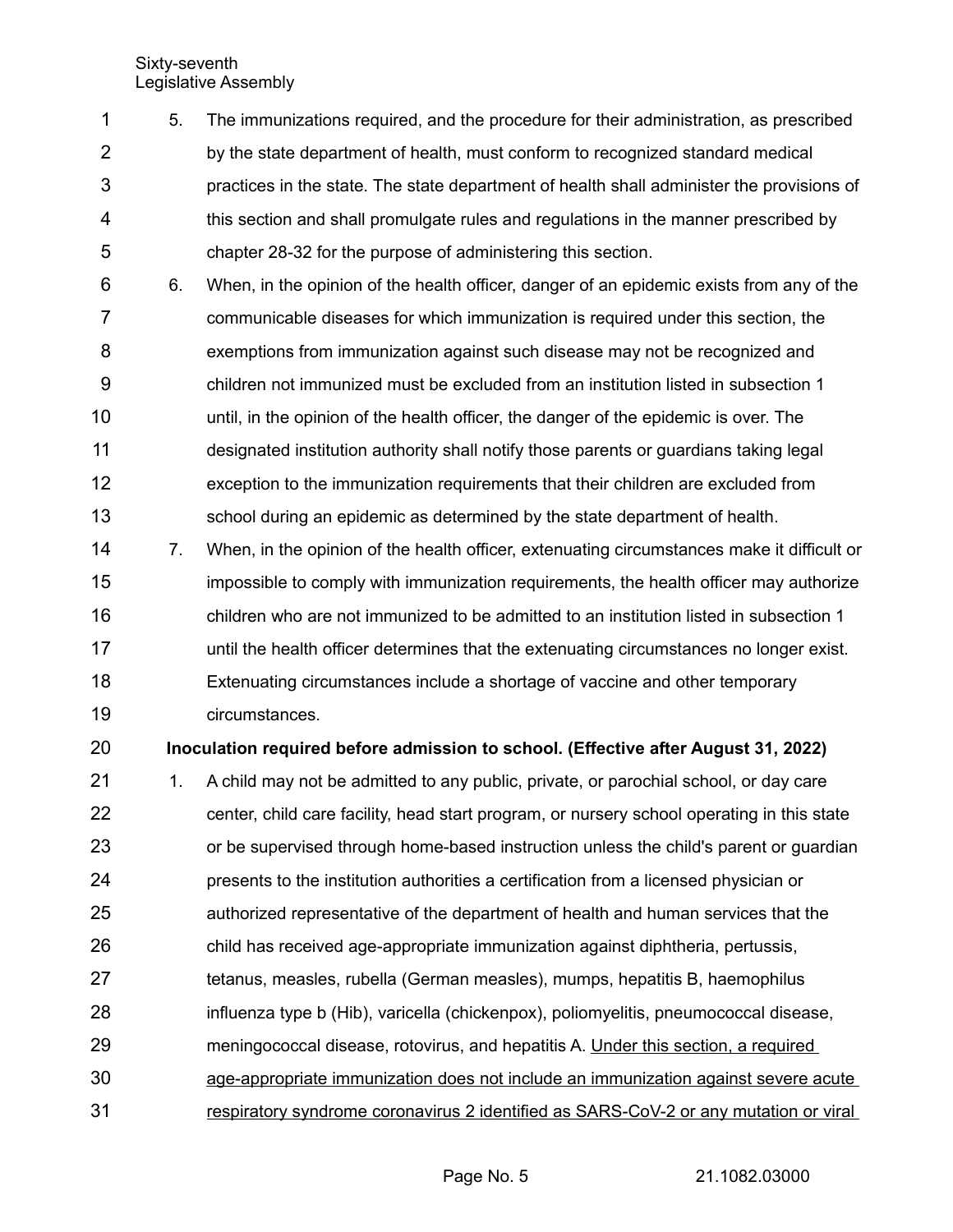- fragments of SARS-CoV-2. In the case of a child receiving home-based instruction, the child's parent or legal guardian shall file the certification with the public school district in which the child resides. 1 2 3
- 2. A child may enter an institution upon submitting written proof from a licensed physician or authorized representative of the department of health and human services stating that the child has started receiving the required immunization or has a written consent by the child's parent or guardian for a local health service or department to administer the needed immunization without charge or has complied with the requirements for certificate of exemption as provided for in subsection 3. 4 5 6 7 8 9
- 3. Any minor child, through the child's parent or guardian, may submit to the institution authorities either a certificate from a licensed physician stating that the physical condition of the child is such that immunization would endanger the life or health of the child or a certificate signed by the child's parent or guardian whose religious, philosophical, or moral beliefs are opposed to such immunization. The minor child is then exempt from the provisions of this section. 10 11 12 13 14 15
- 4. The enforcement of subsections 1, 2, and 3 is the responsibility of the designated institution authority. 16 17
- 5. The immunizations required, and the procedure for their administration, as prescribed by the department of health and human services, must conform to recognized standard medical practices in the state. The department of health and human services shall administer the provisions of this section and shall promulgate rules and regulations in the manner prescribed by chapter 28-32 for the purpose of administering this section. 18 19 20 21 22 23
- 6. When, in the opinion of the health officer, danger of an epidemic exists from any of the communicable diseases for which immunization is required under this section, the exemptions from immunization against such disease may not be recognized and children not immunized must be excluded from an institution listed in subsection 1 until, in the opinion of the health officer, the danger of the epidemic is over. The designated institution authority shall notify those parents or guardians taking legal exception to the immunization requirements that their children are excluded from 24 25 26 27 28 29 30